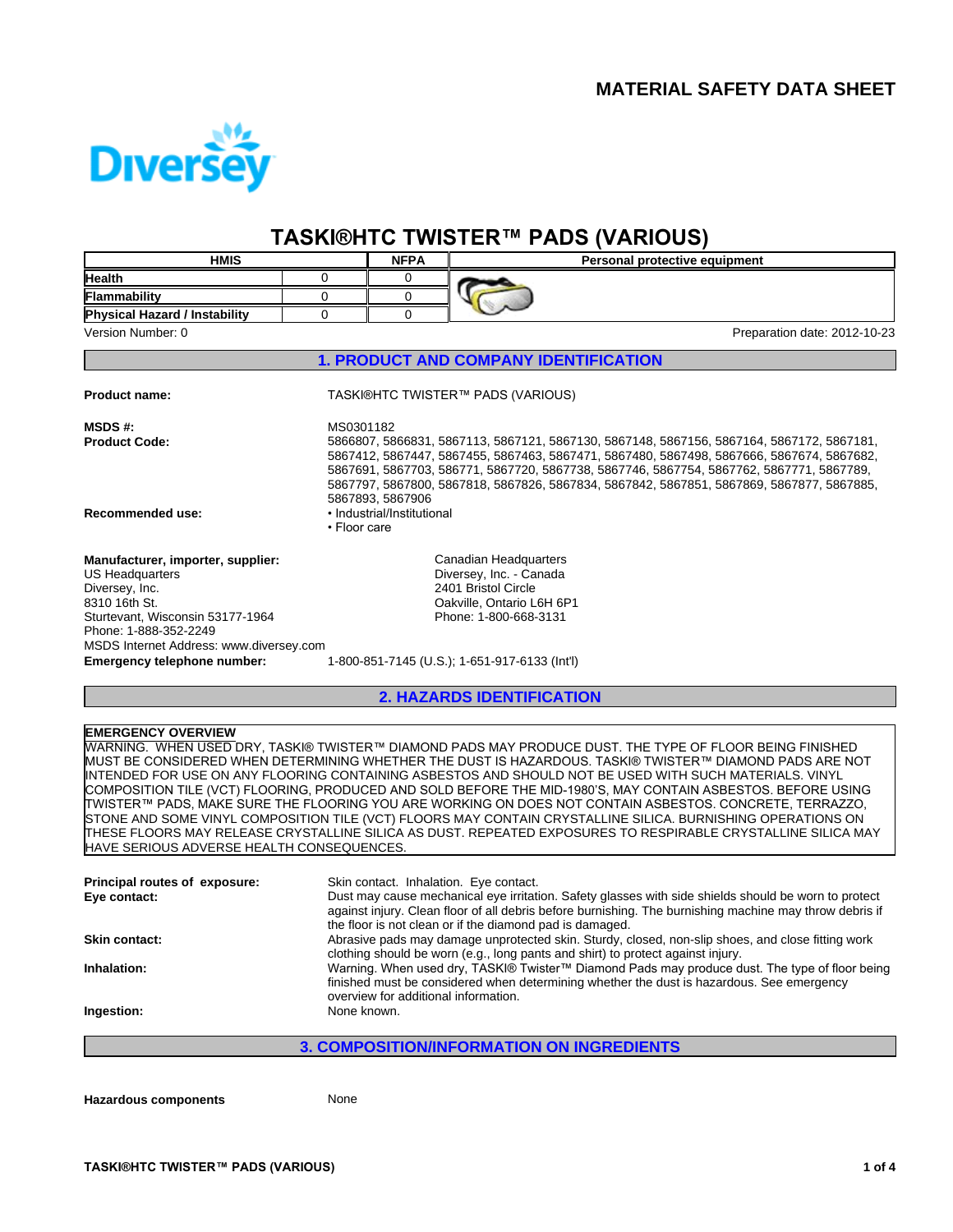## **4. FIRST AID MEASURES**

**Aggravated Medical Conditions: Eye contact: Inhalation: Ingestion: Skin contact:**

Flush immediately with plenty of water. If irritation develops, get medical attention. Persons with pre-existing respiratory conditions should be particularly careful about possible respiratory effects Flush immediately with plenty of water. If irritation develops, get medical attention. If breathing is affected, remove to fresh air. Get medical attention. No specific first aid measures are required.

## **5. FIRE-FIGHTING MEASURES**

**Specific hazards: Unusual hazards: Specific methods: Autoignition temperature: Suitable extinguishing media:** Not applicable. None known. No special methods required.<br>No information available. The product is not flammable. Extinguish fire using agent suitable for surrounding fire.

**Special protective equipment for firefighters:** As in any fire, wear self-contained breathing apparatus pressure-demand, MSHA/NIOSH (approved or equivalent) and full protective gear. **Extinguishing media which must not be used for safety reasons:** No information available.

**Environmental precautions and clean-up methods:**

**Personal precautions:** Use personal protective equipment No information available

#### **7. HANDLING AND STORAGE**

**6. ACCIDENTAL RELEASE MEASURES**

#### **Handling:**

Avoid skin and eye contact with dust. Damaged pads may break apart during use and be thrown by the burnishing machine resulting in injury to unprotected eyes. Check pads for damage (e.g., tears cracks, or worn spots) prior to use. Replace if damaged. Wear safety glasses, sturdy, closed, non-slip shoes, and close fitting work clothes during use (e.g., long pants and shirt). Avoid breathing dust. Determine whether flooring contains crystalline silica, asbestos, or other hazardous material. Concrete, terrazzo, stone, and some older vinyl composition tile (VCT) floors may contain crystalline silica. Twister™ Pads are not intended for use on any flooring containing asbestos and should not be used with such materials. FOR COMMERCIAL AND INDUSTRIAL USE ONLY.

#### **Storage:**

Keep out of the reach of children.

#### **8. EXPOSURE CONTROLS / PERSONAL PROTECTION**

#### **Engineering measures to reduce exposure:**

Eye, skin, and/or engineering controls (e.g., exhaust ventilation, dust collection) should be used to reduce the risks to workers and bystanders when dry burnishing unfinished floors containing crystalline silica. When permitted by the Diamond Coat process, use wet-burnishing to reduce the formation of airborne dust. When dry burnishing, provide appropriate local exhaust ventilation or air filtering to control dust levels below recommended Occupational Exposure Limits. If ventilation or engineering controls are not adequate, use NIOSH approved respiratory protective equipment.

| <b>Personal Protective Equipment</b> |                                                                                                                                                                                                                                                                                                                                   |
|--------------------------------------|-----------------------------------------------------------------------------------------------------------------------------------------------------------------------------------------------------------------------------------------------------------------------------------------------------------------------------------|
| Eye protection:                      | Safety glasses with side-shields.                                                                                                                                                                                                                                                                                                 |
| Hand protection:                     | No special requirements under normal use conditions                                                                                                                                                                                                                                                                               |
| Skin and body protection:            | Protective footwear and close fitting work clothes should be worn (e.g., long pants and shirt).                                                                                                                                                                                                                                   |
| <b>Respiratory protection:</b>       | In case of insufficient ventilation wear suitable respiratory equipment. A respiratory protection program<br>that meets OSHA's 29 CFR 1910.134 and ANSI Z88.2 requirements must be followed whenever<br>workplace conditions warrant a respirator's use. See the Diamond Coat Technical Data Sheet for<br>additional information. |
| Hygiene measures:                    | Handle in accordance with good industrial hygiene and safety practice.                                                                                                                                                                                                                                                            |
|                                      |                                                                                                                                                                                                                                                                                                                                   |

#### **9. PHYSICAL AND CHEMICAL PROPERTIES**

**Appearance:** Solid **Physical State:** Solid **Specific gravity:** No information available **Color: Color: Not determined Color:** Not determined

**Bulk density:** No information available **Evaporation Rate:** No information available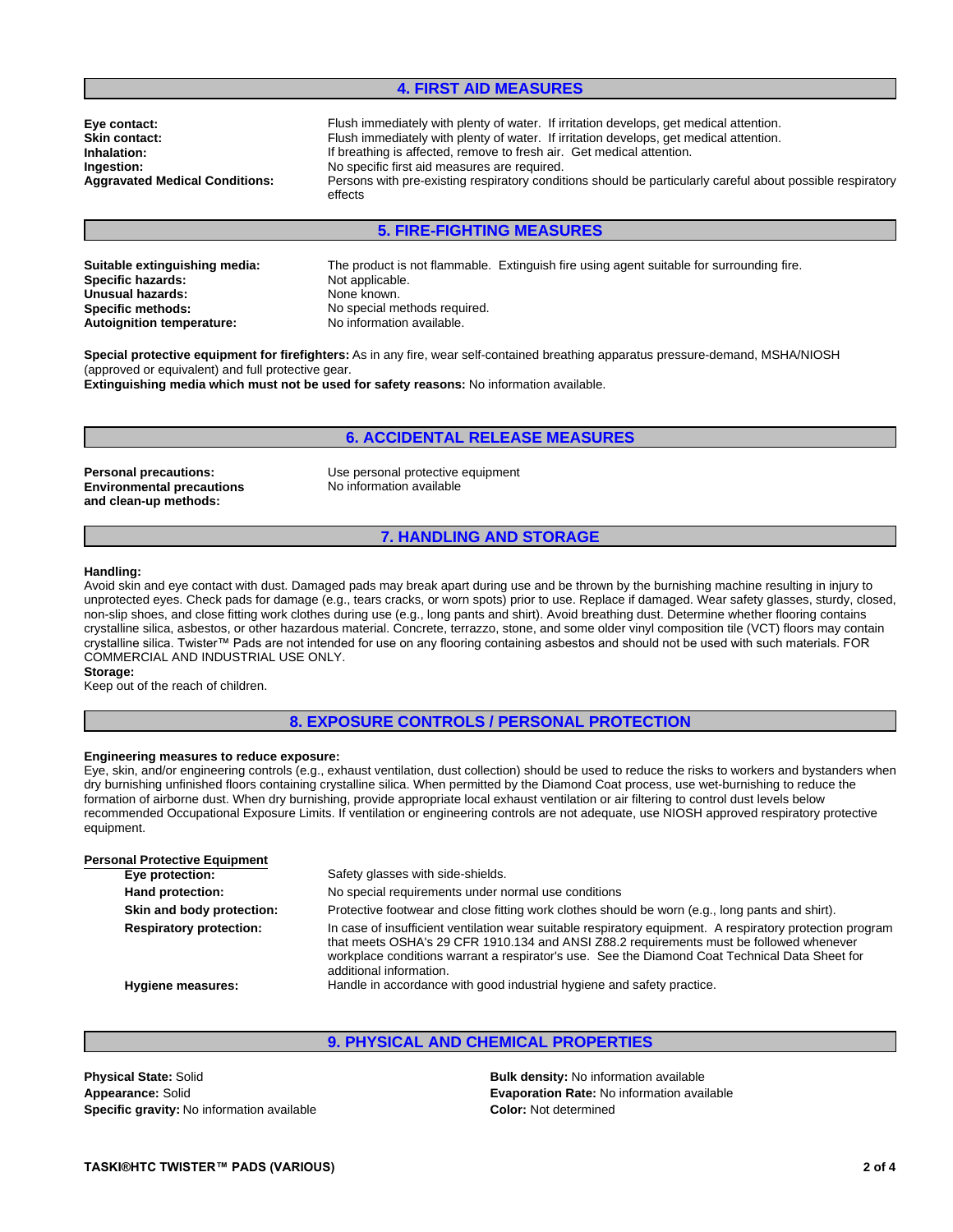| Vapor density: No information available                                  | <b>Odor: Not determ</b>   |
|--------------------------------------------------------------------------|---------------------------|
| Boiling point/range: Not determined                                      | Melting point/ran         |
| Decomposition temperature: Not determined                                | <b>Autoignition tem</b>   |
| Solubility: Insoluble                                                    | Density: No inforr        |
| <b>Solubility in other solvents: No information available</b>            | Flash point: $> 20$       |
| <b>Partition coefficient (n-octanol/water):</b> No information available | Viscosity: No info        |
| Elemental Phosphorus: 0 % by wt.                                         | VOC: $0\%$ *              |
| pH: No information available                                             | <b>Dilution pH: No in</b> |
| <b>Explosion limits: - upper: Not determined - lower: Not determined</b> |                           |

**VOC:** 0 % \* temperature: No information available termined **information available nformation available. Flash point:** > 200 °F > 93.3 °C **No information available.** *Mange:* **Not determined** 

\* - Title 17, California Code of Regulations, Division 3, Chapter 1, Subchapter 8.5, Article 2, Consumer Products, Sections 94508

#### **10. STABILITY AND REACTIVITY**

**Stability: Polymerization: Hazardous decomposition products:** 

The product is stable Hazardous polymerization does not occur<br>None reasonably foreseeable.

#### **11. TOXICOLOGICAL INFORMATION**

| <b>Acute toxicity:</b><br><b>Component Information:</b> | No data available<br>See Section 3 |
|---------------------------------------------------------|------------------------------------|
| <b>Chronic toxicity:</b>                                | None known                         |
| <b>Specific effects</b><br><b>Carcinogenic effects:</b> | None known                         |
| <b>Mutagenic effects:</b>                               | None known                         |
| <b>Reproductive toxicity:</b>                           | None known                         |
| Target organ effects:                                   | None known                         |

## **12. ECOLOGICAL INFORMATION**

**Environmental Information:** No data available

#### **13. DISPOSAL CONSIDERATIONS**

#### **Waste from residues / unused products:**

Concrete and stone slurries generated from polishing operations may be considered regulated waste in some areas. Improper disposal may cause damage to the environment. Dispose of according to all federal, state and local applicable regulations.

### **14. TRANSPORT INFORMATION**

**DOT/TDG/IMDG:** Please refer to the Diversey HazMat Library, http://naextranet.diversey.com/dot/, for up to date shipping information.

NON REGULATED ITEM **DOT Bill of Lading Description:** NON REGULATED ITEM **IMDG Bill of Lading Description:**

**15. REGULATORY INFORMATION**

#### **International Inventories at CAS# Level**

All components of this product are listed on the following inventories: U.S.A. (TSCA), Canada (DSL/NDSL).

#### **U.S. Regulations**

**California Proposition 65:** This product is not subject to the reporting requirements under California's Proposition 65

## **RIGHT TO KNOW (RTK)**

#### **CERCLA/ SARA**